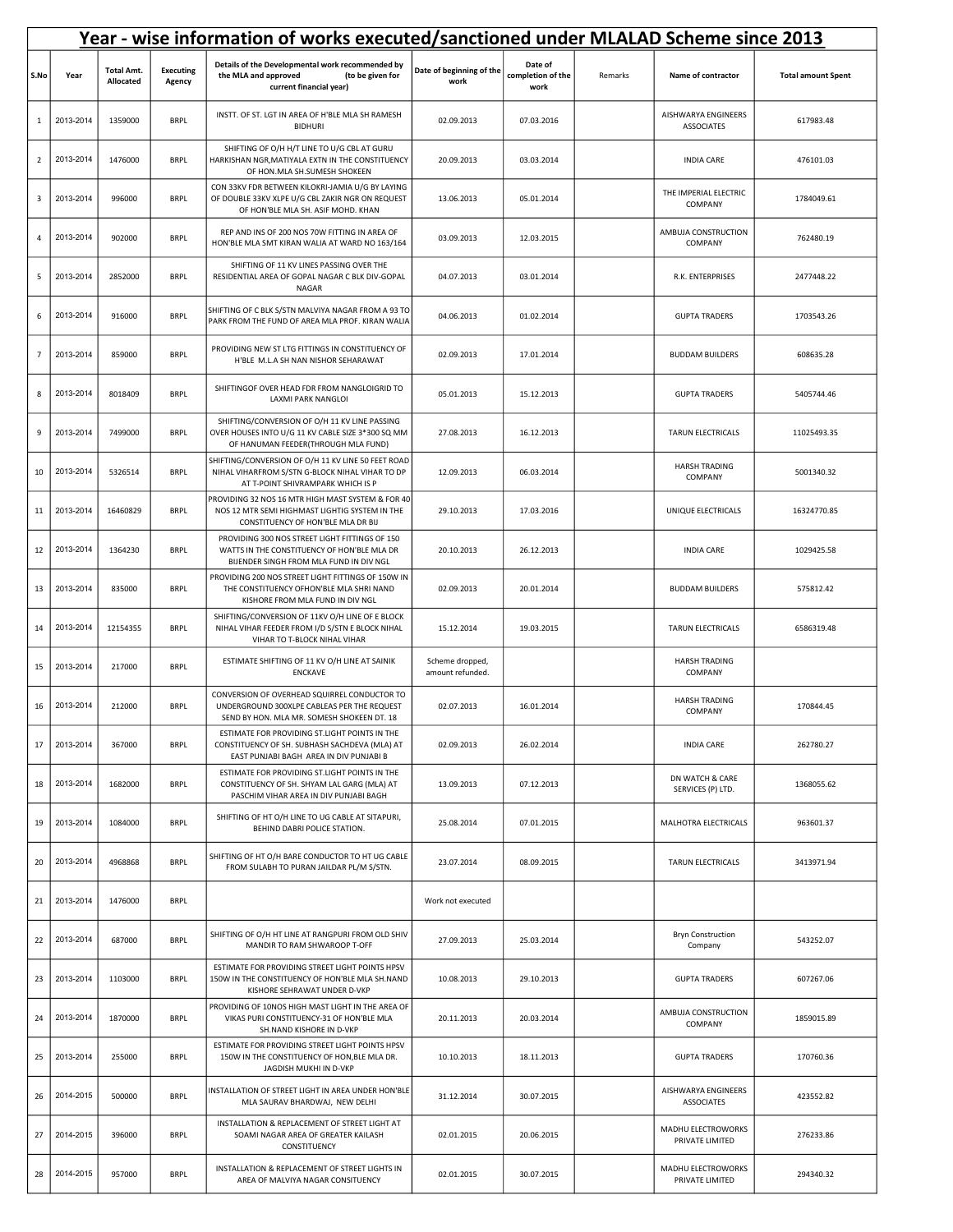|      | Year - wise information of works executed/sanctioned under MLALAD Scheme since 2013 |                                |                            |                                                                                                                                            |                                     |                                      |         |                                       |                           |  |  |
|------|-------------------------------------------------------------------------------------|--------------------------------|----------------------------|--------------------------------------------------------------------------------------------------------------------------------------------|-------------------------------------|--------------------------------------|---------|---------------------------------------|---------------------------|--|--|
| S.No | Year                                                                                | <b>Total Amt.</b><br>Allocated | <b>Executing</b><br>Agency | Details of the Developmental work recommended by<br>(to be given for<br>the MLA and approved<br>current financial year)                    | Date of beginning of the<br>work    | Date of<br>completion of the<br>work | Remarks | Name of contractor                    | <b>Total amount Spent</b> |  |  |
| 29   | 2014-2015                                                                           | 1681529                        | <b>BRPL</b>                | PROVIDING OF 6 NOS. HIGH MAST LIGHT (16 MTRS) AT<br>HARI NAGAR CONSTITURNCY AC-28 JKP, UNDER MLA<br>FUND HON'BLE SH. JAGDEEP SINGH.        | 10.09.2014                          | 30.05.2015                           |         | UNIQUE ELECTRICALS                    | 1646907.64                |  |  |
| 30   | 2014-2015                                                                           | 1891146                        | <b>BRPL</b>                | PROVIDING OF 10 NOS. HIGH MAST LIGHT (12 MTRS) AT<br>HARI NAGAR CONSTITURNCY AC-28 JKP, UNDER MLA<br>FUND HON'BLE SH. JAGDEEP SINGH.       | 10.11.2014                          | 24.10.2016                           |         | AMBUJA CONSTRUCTION<br>COMPANY        | 1888819.41                |  |  |
| 31   | 2014-2015                                                                           | 695000                         | <b>BRPL</b>                | ESTIMATE FOR PROVIDING OF 200 NOS. STREET LIGHT<br>150W AT HARI NAGAR CONSTITURNCY AC-28 JKP, UNDER<br>MLA FUND HON'BLE SH. JAGDEEP SINGH. | 07.10.2014                          | 09.03.2015                           |         | DN WATCH & CARE<br>SERVICES (P) LTD.  | 654918.28                 |  |  |
| 32   | 2014-2015                                                                           | 1323000                        | <b>BRPL</b>                | INSTALLATION OF STREET LIGHT IN ASSEMBLY<br>COSNSTITUENCY SANGAM VIHAR FROM MLA LAD FUND<br>OF HON MLA SH DINESH MOHANIYA                  | 11.12.2014                          | 10.03.2017                           |         | AMBUJA CONSTRUCTION<br>COMPANY        | 722518.05                 |  |  |
| 33   | 2014-2015                                                                           | 1392000                        | <b>BRPL</b>                | INSTALLATION OF STREET LIGHTS IN AC 47 DEOLI OF<br>HON'BLE MLA SH PRAKASHJARWAL                                                            | 16.04.2015                          | 09.03.2017                           |         | AMBUJA CONSTRUCTION<br>COMPANY        | 488271.57                 |  |  |
| 34   | 2014-2015                                                                           | 981000                         | <b>BRPL</b>                | CONVERSION OF O/H HT LINE WITH U/G 3X300MM2 XLPE<br>CABLE RJAPUR KHURD EXT UNDER MLA FUND                                                  | 26.11.2014                          | 02.02.2015                           |         | MADHU ELECTROWORKS<br>PRIVATE LIMITED | 857590.56                 |  |  |
| 35   | 2014-2015                                                                           | 1273000                        | <b>BRPL</b>                | PRO OF 101 NOS ST LT FIT (76+25) & 44 ST LT POLE IN<br>CHIRAG DELHI, SA                                                                    | 13.11.2014                          | 08.01.2016                           |         | <b>Bryn Construction</b><br>Company   | 929130.04                 |  |  |
| 36   | 2014-2015                                                                           | 576000                         | <b>BRPL</b>                | REP OF 4 FTL WITH HPSV 70W FITTING AND INST OF 42<br>NOS NEW FITTINGS WITH POLE IN M. NGR AREA MLA SH<br><b>SOMNATH BARTI</b>              | 30.01.2015                          | 26.10.2015                           |         | AMBUJA CONSTRUCTION<br>COMPANY        | 175638.4                  |  |  |
| 37   | 2014-2015                                                                           | 688000                         | <b>BRPL</b>                | PROVISION OF STREET LIGHT IN AREA OF MLA SH.<br>SAURABH BHARADWAJ                                                                          | 11.12.2014                          | 30.06.2015                           |         | <b>VIKAS ELECTRIC TRADERS</b>         | 596396.36                 |  |  |
| 38   | 2014-2015                                                                           | 522000                         | <b>BRPL</b>                | INSTALLATION OF NEW PCC POLES AND STREET LIGHT<br>FITTING IN KOTLA MUBARAKPUR COVERING PILLANGI,<br>ALI GANJ, AMRIT NAGAR, SEWA NAGAR, BA  | 20.08.2015                          | 04.12.2018                           |         | AMARNATH ELECTRICALS<br>PVT LTD       | 390276.05                 |  |  |
| 39   | 2014-2015                                                                           | 591000                         | <b>BRPL</b>                | SHIFTING OF ELECTRIC POLES IN FRONT OF PILLANGI<br>NAALA KOTLA MUBARKPUR FROM FUND OF HON'BLE<br>M.L.A SHRI MADAN LAL KASTURBA NAGAR CONSI | 08.10.2015                          | 23.12.2015                           |         | Saras Power Projects Co.<br>Pvt Ltd   | 411584.07                 |  |  |
| 40   | 2014-2015                                                                           | 408000                         | <b>BRPL</b>                | SHIFTING OF ELECTRIC POLES FROM HOUSE NO. 12 TO 20<br>NEAR ALI GANJ KOTLA MUBARKPUR THROUGH FUND OF<br>HON'BLE MLA SHRI MADAN LAL, AC - 4  | 24.11.2015                          | 18.03.2016                           |         | ARHANT CONSTRUCTION<br>CO.            | 270061.58                 |  |  |
| 41   | 2014-2015                                                                           | 859000                         | <b>BRPL</b>                | PROVIDING ST.LIGHT FITTINGS IN THE CONSTITUENCY OF<br>SH. GIRISH SONI (MLA) IN WARD NO.-103 & 104IN DIV<br>PUNJABI BAGH                    | 02.01.2015                          | 08.06.2015                           |         | AMBUJA CONSTRUCTION<br>COMPANY        | 783980.89                 |  |  |
| 42   | 2014-2015                                                                           | 364000                         | <b>BRPL</b>                | PROVIDING STREET LIGHT FITTINGS IN THE<br>CONSTITUENCY OF SH. SATENDAR JAIN (MLA) AT<br>PASCHIM VIHAR                                      | 07.01.2015                          | 26.03.2015                           |         | AMBUJA CONSTRUCTION<br>COMPANY        | 327587.95                 |  |  |
| 43   | 2014-2015                                                                           | 14447                          | <b>BRPL</b>                | ESTIMATE FOR REMOVAL OF STREET LIGHT POLE IN THE<br>CONSTITUENCY OF HON'BLE MLA SH. SATYENDER JAIN<br>FROM HIS FUND IN DIVN. PJB           | 31.12.2014                          | 29.01.2015                           |         | AMBUJA CONSTRUCTION<br>COMPANY        | 13503.74                  |  |  |
| 44   | 2014-2015                                                                           | 1429553                        | <b>BRPL</b>                |                                                                                                                                            | Work not executed                   |                                      |         |                                       |                           |  |  |
| 45   | 2014-2015                                                                           | 593000                         | <b>BRPL</b>                |                                                                                                                                            | Work not executed                   |                                      |         |                                       |                           |  |  |
| 46   | 2014-2015                                                                           | 282864                         | <b>BRPL</b>                | SHIFTING OF LT PCC POLE AT BATLA HOUSE MLA<br><b>REQUEST</b>                                                                               | 01.01.2015                          | 28.01.2015                           |         | Saras Power Projects Co.<br>Pvt Ltd   | 164265.41                 |  |  |
| 47   | 2014-2015                                                                           | 358461                         | <b>BRPL</b>                | SHIFTING OF O/H LINE INTO 11KV U/G CABLE NEAR<br>SANJAY JHEEL SUBSTATION ON MLA REQUEST                                                    | 11.12.2014                          | 28.01.2015                           |         | Saras Power Projects Co.<br>Pvt Ltd   | 338731.01                 |  |  |
| 48   | 2015-2016                                                                           | 695610                         | <b>BRPL</b>                | ESTIMATE FOR CONVERSION OF 11 KV OVERHEAD HT<br>LINES IN VILL ISSAPUR FROM OUTER FIRNI TO 630 KVA<br>TRANSFORMER SUBSTATION NO. 1, NEAR D  | 17.03.2016                          | 24.08.2016                           |         | <b>DHARIWAL ENTERPRISES</b>           | 839976.41                 |  |  |
| 49   | 2015-2016                                                                           | 823091.25                      | <b>BRPL</b>                | ESTIMATE FOR SHIFTING 630 KVA TRANSFORMER AT<br>MITRAON S/STN NO. 3 IN THE CONSTITUENCY OF SH.<br>KAILASH GAHLOT, HON'BLE MLA (NAJAFGARH)  | 04.04.2016                          | 23.09.2016                           |         | A.R.ELECTRICALS                       | 757595.15                 |  |  |
| 50   | 2015-2016                                                                           | 1181416                        | <b>BRPL</b>                | ESTIMATE TO INSTALL 45W LED STREET LIGHT FITTING IN<br>VARIOUS VILLAGES IN THE CONSTITUENCY OF H'BLE MLA<br>MR. KAILASH GAHLOT IN DIV. JFP | 16.03.2016                          | 10.08.2017                           |         | <b>HARSH TRADING</b><br>COMPANY       | 1262553                   |  |  |
| 51   | 2015-2016                                                                           | 1712000                        | <b>BRPL</b>                | ESTIMATE FOR PROVIDING OF 8 NOS. HIGH MAST LIGHT<br>(12 MTRS) AT HARI NAGAR CONSTITURNCY AC-28 JKP,<br>UNDER MLA FUND HON'BLE SH. JAGDEEP  | 17.12.2015                          | 19.08.2016                           |         | UNIQUE ELECTRICALS                    | 1602617.19                |  |  |
| 52   | 2015-2016                                                                           | 4865968                        | <b>BRPL</b>                | CONVERSION OF HT O/H LINE TO U/G 3X300MM2 XLPE<br>CABLE IN JHANDHA COLONYASOLA AGAINST DUDA FUND                                           | 23.02.2016                          | 09.09.2016                           |         | <b>GUPTA TRADERS</b>                  | 3662347.86                |  |  |
| 53   | 2015-2016                                                                           | 1352279.25                     | <b>BRPL</b>                | PROVIDING OF 120 NOS STREET LIGHT FITTING IN<br>CONSTITUENCY OF HON'BLE MLA SH. SAURABH<br>BHARADWAJ FROM THEIR MLA FUND (A/C-50)          | 19.03.2017                          | 10.04.2018                           |         | AMBA ENTERPRISES                      | 679477.73                 |  |  |
| 54   | 2015-2016                                                                           | 1200000                        | <b>BRPL</b>                | PROVIDING OF 150 NOS STREET LIGHT FITTING IN<br>CONSTITUENCY OF HON'BLE MLA SH. SOMNATH BHARTI<br>FROM THEIR MLA FUND (A/C-43)             | Scheme dropped,<br>amount refunded. |                                      |         |                                       |                           |  |  |
| 55   | 2015-2016                                                                           | 800000                         | <b>BRPL</b>                | PROVIDING OF 100 NOS STREET LIGHT FITTING IN NEB<br>VALLY, FOREST LANE,                                                                    | Scheme dropped,<br>amount refunded. |                                      |         |                                       |                           |  |  |
| 56   | 2015-2016                                                                           | 600000                         | <b>BRPL</b>                | PRO. 75 NOS ST. LT. FITTING IN HARSHWAROOP COLONY,<br>DERA MODE, PHELY                                                                     | Scheme dropped,<br>amount refunded. |                                      |         |                                       |                           |  |  |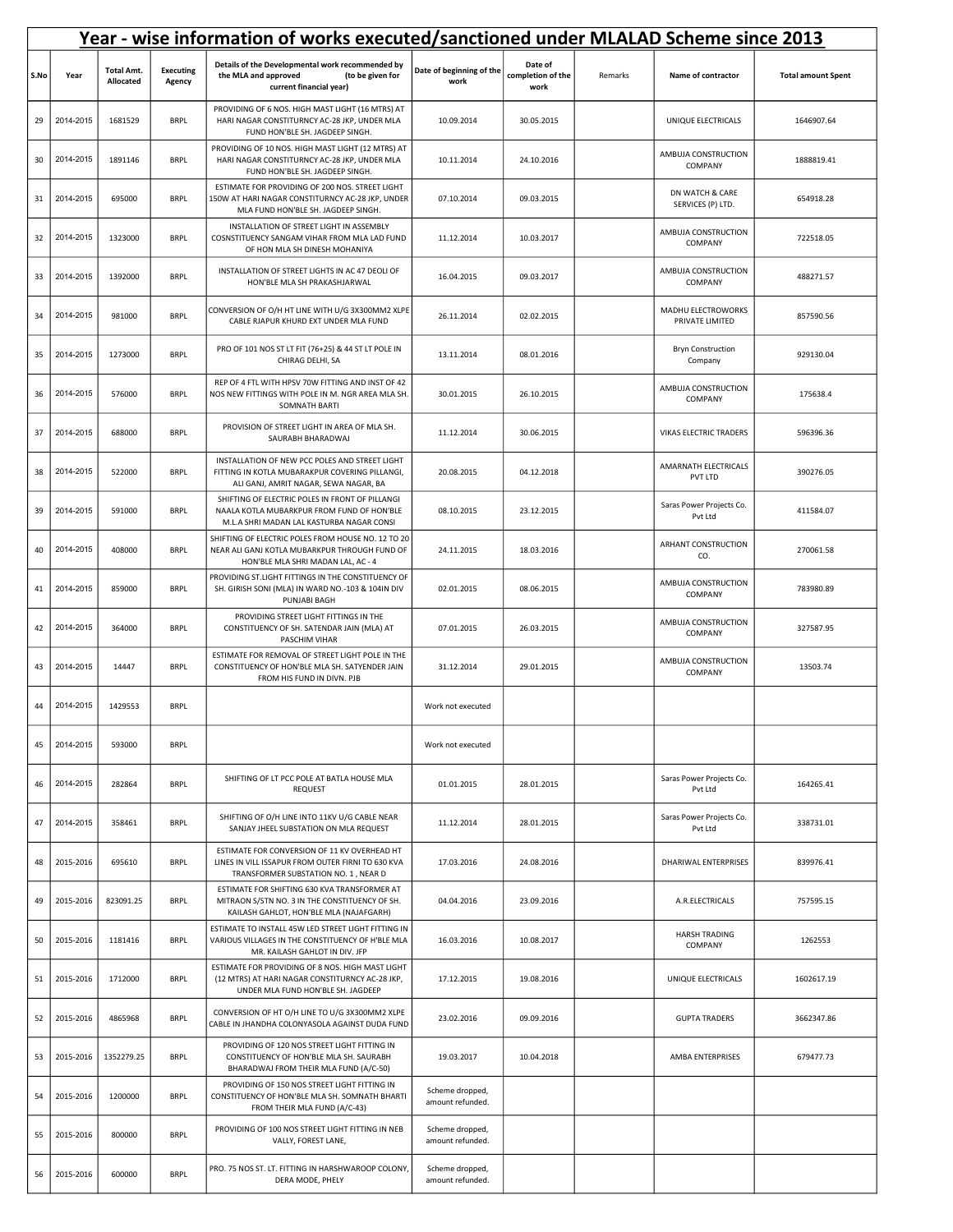|      | Year - wise information of works executed/sanctioned under MLALAD Scheme since 2013 |                                |                            |                                                                                                                                            |                                     |                                      |         |                                         |                           |  |  |
|------|-------------------------------------------------------------------------------------|--------------------------------|----------------------------|--------------------------------------------------------------------------------------------------------------------------------------------|-------------------------------------|--------------------------------------|---------|-----------------------------------------|---------------------------|--|--|
| S.No | Year                                                                                | <b>Total Amt.</b><br>Allocated | <b>Executing</b><br>Agency | Details of the Developmental work recommended by<br>the MLA and approved<br>(to be given for<br>current financial year)                    | Date of beginning of the<br>work    | Date of<br>completion of the<br>work | Remarks | Name of contractor                      | <b>Total amount Spent</b> |  |  |
| 57   | 2015-2016                                                                           | 1181416                        | <b>BRPL</b>                | ESTIMATE TO INSTALL 45W LED STREET LIGHT FITTING IN<br>VARIOUS VILLAGES IN THE CONSTITUENCY OF H'BLE MLA<br>MR. KAILASH GAHLOT IN DIV. NJF | 16.03.2016                          | 15.12.2017                           |         | <b>HARSH TRADING</b><br>COMPANY         | 1169411.14                |  |  |
| 58   | 2015-2016                                                                           | 10150884                       | <b>BRPL</b>                | INSTALLATION OF NEW PCC POLES AND STREET LIGHT<br>LED(140W) FITTING IN JANGPURA ASSEMBLY CONSTI<br>TUENCY (AC-41) FROM MLALAD FUND OF HO   | Scheme dropped,<br>amount refunded. |                                      |         |                                         |                           |  |  |
| 59   | 2015-2016                                                                           | 149231                         | <b>BRPL</b>                | ESTIMATE AS PER REQUEST OF HON'BLE MLA SATYENDER<br>JAIN FOR SHIFTING OF FEEDER PILLAR BETWEEN H. NO.-<br>186 TO 195 A-2B EKTA APPT. IN HI | 18.03.2016                          | 30.03.2016                           |         | AMBUJA CONSTRUCTION<br>COMPANY          | 135348.33                 |  |  |
| 60   | 2015-2016                                                                           | 4842996                        | <b>BRPL</b>                | SHIFTING OF 11KV O/H LINE INTO HT 11KV XLPE U/G<br>CABLE ALONG WITH ALIENED EQUIPMENTS FOR<br>WIDENING OF MMS ROAD, SHAHEEN BAGH           | 07.01.2016                          | 15.09.2016                           |         | Saras Power Projects                    | 3422109.04                |  |  |
| 61   | 2015-2016                                                                           | 1069341                        | <b>BRPL</b>                | INSTALLATION OF STREET LIGHTS IN WARD NO-193 ON<br>REQUEST OF AREA MLA. KALKA G                                                            | Scheme dropped,<br>amount refunded. |                                      |         |                                         |                           |  |  |
| 62   | 2016-2017                                                                           | 3860597                        | <b>BRPL</b>                | ESTIMATE TO INSTALL 45 W LED STREET LIGHT FITTINGS<br>IN VARIOUS APPROACHROAD OF VILLAGES IN THE<br>CONSTITUENCY OF H'BLE MLA MR. GULABJI  | Scheme dropped,<br>amount refunded. |                                      |         |                                         |                           |  |  |
| 63   | 2016-2017                                                                           | 3860597                        | <b>BRPL</b>                | ESTIMATE TO INSTALL 45W LED STREET LIGHT FITTINGS IN<br>VARIOUS VILLAGES IN THE CONSTITUENCY OF H'BLE MLA<br>MR. GULAB SINGH IN DIV. JFP   | 14.06.2016                          | 20.03.2017                           |         | <b>BUDDAM BUILDERS</b>                  | 3182974.43                |  |  |
| 64   | 2016-2017                                                                           | 600481.5                       | <b>BRPL</b>                | ESTIMATE FOR SHIFTING HT, O/H LINE PASSING OVER<br>DOMESTIC PREMISES AT RAWTA VILLAGE (DIV.<br>JAFFARPUR) IN THE CONSTITUENCY OF SH. GULAB | 07.05.2016                          | 23.09.2016                           |         | <b>BUDDAM BUILDERS</b>                  | 821664.05                 |  |  |
| 65   | 2016-2017                                                                           | 410887.5                       | <b>BRPL</b>                | ESTIMATE FOR SHIFTING HT, O/H LINE PASSING OVER<br>DOMESTIC PREMISES AT SARANGPUR VILLAGE (DIV.<br>JAFFARPUR) IN THE CONSTITUENCY OF SH. G | Scheme dropped,<br>amount refunded. |                                      |         | <b>BUDDAM BUILDERS</b>                  |                           |  |  |
| 66   | 2016-2017                                                                           | 2794838                        | <b>BRPL</b>                | ESTIMATE FOR SHIFTING OF 400 KVA GALIBPUR S/STN<br>NO. 1 (FL: JFR032) IN THE CONSTITUENCY OF H'NBLE MLA<br>SH. GULAB SINGH                 | 07.10.2016                          | 28.06.2017                           |         | R.K. ENTERPRISES                        | 1517439.09                |  |  |
| 67   | 2016-2017                                                                           | 2794838                        | <b>BRPL</b>                | CONVERSION OF 11 KV O/H LINE PASSING OVER<br>RESIDENTIAL AREAS OF VILL. GHUMANHERA FROM<br>BALAJI MANDIR TO ALLAHABAD BANK INTO U/G XLPE   | 18.10.2016                          | 15.03.2017                           |         | R.K. ENTERPRISES                        | 968984.33                 |  |  |
| 68   | 2016-2017                                                                           | 2794838                        | <b>BRPL</b>                | CONVERSION OF 11 KV O/H LINE PASSING OVER<br>RESIDENTIAL AREAS OF VILL. KHARKHARI JATMAL INTO<br>UNDERGROUND 3C*300 SQ MM HT XLPE CABLE    | 15.12.2016                          | 18.03.2017                           |         | MITHILA & MITHILA<br><b>ENTERPRISES</b> | 491377.08                 |  |  |
| 69   | 2016-2017                                                                           | 25829418                       | <b>BRPL</b>                | CONVERSION OF HT O/H LINE PASSING OVER<br>RESIDENTIAL AREAS OF SAINIK ENCLAVE INTO U/G HT<br>CABLE                                         | 07.04.2017                          | 06.12.2017                           |         | <b>GAURAV ELECTRICALS</b>               | 4697648.3                 |  |  |
| 70   | 2016-2017                                                                           | 25829418                       | <b>BRPL</b>                | CONVERSION OF HT O/H LINE PASSING OVER<br>RESIDENTIAL AREAS OF DABAR ENCLAVE INTO U/G HT<br>CABLE                                          | 11.04.2017                          | 25.03.2019                           |         | AMBUJA CONSTRUCTION<br>COMPANY          | 10053925.65               |  |  |
| 71   | 2016-2017                                                                           | 25829418                       | <b>BRPL</b>                | CONVERSION OF HT O/H LINE PASSING OVER<br>RESIDENTIAL AREAS OF NEW GOPAL NAGAR EXTN.<br>A,B,C,D BLOCK, SOUTH OF DHANSA ROAD, NAJAFGARH     | 07.03.2017                          | 28.09.2017                           |         | <b>HARSH TRADING</b><br>COMPANY         | 3153607.48                |  |  |
| 72   | 2016-2017                                                                           | 25829418                       | <b>BRPL</b>                | CONVERSION OF HT O/H LINE PASSING OVER<br>RESIDENTIAL AREAS OF GOPAL NAGAR B- BLOCK, MAIN<br>DHANSA ROAD, NAJAFGARH INTO TRENCHLESS XLPE H | 02.03.2017                          | 28.06.2017                           |         | <b>BUDDAM BUILDERS</b>                  | 1593355.15                |  |  |
| 73   | 2016-2017                                                                           | 1997263                        | <b>BRPL</b>                | SHIFTING OF 990KVA SUB-STATION MOHAN NAGAR<br>MANDIR WALA FROM MANDIR TONALA IN DIVISION<br>JANAKPURI (100% DEPOSIT WORK FROM MLA FUND)    | 15.11.2016                          | 06.04.2017                           |         | MANJEET ELECTRIC<br><b>WORKS</b>        | 1497383.85                |  |  |
| 74   | 2016-2017                                                                           | 306983                         | <b>BRPL</b>                | SHIFTING OF 630KVA PL/M NALAWALA S/STN. MOHAN<br>NAGAR FROM CORNER TO NEAR 220KV TOWER IN<br>DIVISION JANAKPURI (100% DEPOSIT WORK FROM ML | 13.07.2016                          | 31.12.2016                           |         | MANJEET ELECTRIC<br><b>WORKS</b>        | 279294.1                  |  |  |
| 75   | 2016-2017                                                                           | 939000                         | <b>BRPL</b>                | ESTIMATE FOR PROVIDING OF 4 NOS. HIGH MAST LIGHT<br>(16 MTRS) AT HARI NAGAR CONSTITURNCY AC-28 JKP,<br>UNDER MLA FUND HON'BLE SH. JAGDEEP  | 29.07.2016                          | 16.02.2018                           |         | AMBUJA CONSTRUCTION<br>COMPANY          | 1066012.04                |  |  |
| 76   | 2016-2017                                                                           | 12750                          | <b>BRPL</b>                | SHIFTING OF ELECTRIC POLE ON MIAN ROAD OF B-2C<br><b>BLOCK JANAK PURI.</b>                                                                 | 22.07.2016                          | 31.07.2016                           |         | MANJEET ELECTRIC<br><b>WORKS</b>        | 14188.13                  |  |  |
| 77   | 2016-2017                                                                           | 2700600                        | <b>BRPL</b>                | ESTIMATE FOR PROVIDING OF 300 NOS. STREET LIGHT<br>POINTS 85W LED (EQUIVALENT TO 150W HPSV) AND 30<br>NOS. LT PCC POLES IN HARI NAGAR CONS | 25.07.2016                          | 12.03.2020                           |         | <b>CEENAR TRADERS</b>                   | 1421025.88                |  |  |
| 78   | 2016-2017                                                                           | 120000                         | <b>BRPL</b>                | SHIFTING OF LT LINE WITH POLE AT NEW BHAGAT SINGH<br>MARKET, 90 BLK MALVIYA NAGAR FROM SH. SOMNATH<br><b>BHARTI FUND</b>                   | 10.08.2016                          | 09.03.2017                           |         | <b>Bryn Construction</b><br>Company     | 104864.14                 |  |  |
| 79   | 2016-2017                                                                           | 2650000                        | <b>BRPL</b>                | SHIFTING OF ELECTRICAL UTILITIES AT PANCHSHEEL<br>FLYOVER, BHAVISHYA NIDHI TO S- BAND ROAD TO KHIRKI<br>SHAMSHAN DUE TO ROAD WIDENING      | 10.12.2016                          | 17.01.2018                           |         | AMBA ENTERPRISES                        | 2489411.46                |  |  |
| 80   | 2016-2017                                                                           | 110000                         | <b>BRPL</b>                | SHIFTING OF LT LINE WITH POLE AT F-1 BLK. 1 TO 12,<br>MALVIYA NAGAR FROM SH. SOMNATH BHARTI FUND                                           | 13.02.2017                          | 13.02.2017                           |         | <b>GUPTA TRADERS</b>                    | 102024.96                 |  |  |
| 81   | 2016-2017                                                                           | 1550000                        | <b>BRPL</b>                | PROV. OF 300 NOS(45W-250NOS, 85W-50NOS) STR.LIGHT<br>FITTING IN CHATTERPUR CONSTIT.OF HON'BLE MLA<br>SH.KARTAR SINGH TANWAR AGAINST THE D  | Scheme dropped,<br>amount refunded. |                                      |         |                                         |                           |  |  |
| 82   | 2016-2017                                                                           | 2543129                        | <b>BRPL</b>                | PROVIDING HIGH MAST IN MUNDKA CONSTITUENCY AS<br>PER REQUEST OF H'BLE MLASH.SUKHBIR SINGH DALAL                                            | 25.10.2016                          | 30.06.2017                           |         | UNIQUE ELECTRICALS                      | 2388828                   |  |  |
| 83   | 2016-2017                                                                           | 223871                         | <b>BRPL</b>                | SHIFTING OF 4-POLE STRUCTURE AT NEELWAL - TIKRI<br>FIRNI ROAD ON REQUEST OF H'BLE MLA SH SUKHBIR<br>DALAL                                  | 12.09.2016                          | 25.11.2016                           |         | <b>GUPTA TRADERS</b>                    | 130059.78                 |  |  |
| 84   | 2016-2017                                                                           | 2565223                        | <b>BRPL</b>                | SHIFTING O/H LINE INTO U/G OF RANHOLA FEEDER FROM<br>KARAMBUMI TRF TO RADAR ROAD                                                           | 30.01.2018                          | 30.10.2018                           |         | <b>GUPTA TRADERS</b>                    | 1767582.66                |  |  |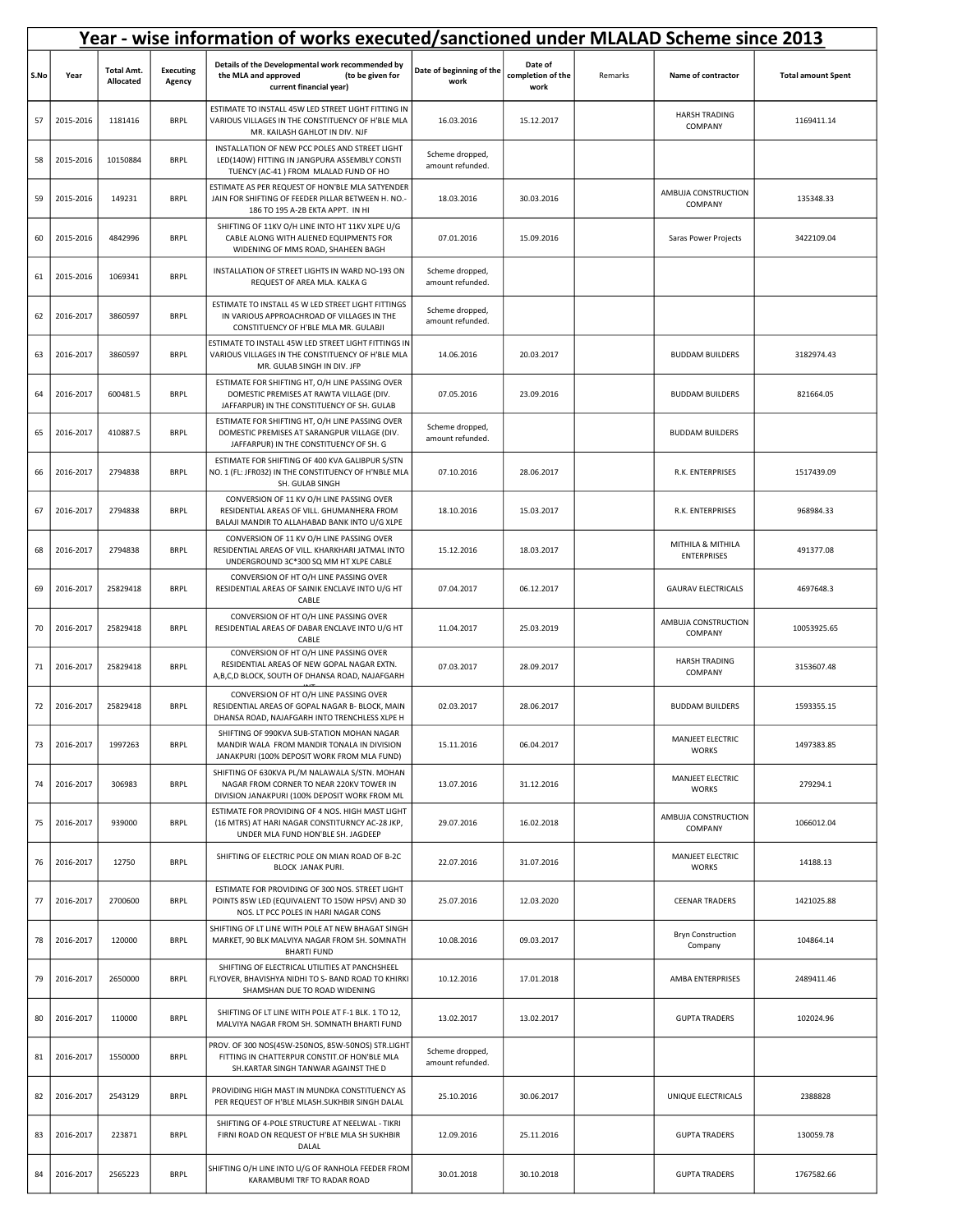|      | Year - wise information of works executed/sanctioned under MLALAD Scheme since 2013 |                                |                            |                                                                                                                                            |                                  |                                      |         |                                      |                           |  |  |  |
|------|-------------------------------------------------------------------------------------|--------------------------------|----------------------------|--------------------------------------------------------------------------------------------------------------------------------------------|----------------------------------|--------------------------------------|---------|--------------------------------------|---------------------------|--|--|--|
| S.No | Year                                                                                | <b>Total Amt.</b><br>Allocated | <b>Executing</b><br>Agency | Details of the Developmental work recommended by<br>(to be given for<br>the MLA and approved<br>current financial year)                    | Date of beginning of the<br>work | Date of<br>completion of the<br>work | Remarks | Name of contractor                   | <b>Total amount Spent</b> |  |  |  |
| 85   | 2016-2017                                                                           | 1477481                        | <b>BRPL</b>                | BOQ OF SHIFTING OF LINE OH TO UG IN SHYAM VIHAR Z<br><b>BLK</b>                                                                            | 10.05.2016                       | 25.11.2016                           |         | <b>HARSH TRADING</b><br>COMPANY      | 1929148.2                 |  |  |  |
| 86   | 2016-2017                                                                           | 717706                         | <b>BRPL</b>                | BOQ FOR SHIFTING OF O/H LINE IN Q BLK, G BLK AND Z<br><b>BLK ROSHANPURA</b>                                                                | 05.07.2016                       | 15.10.2016                           |         | <b>HARSH TRADING</b><br>COMPANY      | 952468.3                  |  |  |  |
| 87   | 2016-2017                                                                           | 654326.9481                    | <b>BRPL</b>                | BOQ OF SHIFTING OF HT LINE AT VILLAGE DHOOL SIRAS<br>DIV. CHAWALA                                                                          | 10.08.2016                       | 26.02.2018                           |         | <b>HARSH TRADING</b><br>COMPANY      | 580088.41                 |  |  |  |
| 88   | 2016-2017                                                                           | 274293                         | <b>BRPL</b>                | SHITING OH HT LINAE AT NANGLOI ROAD NEAR HOTEL,<br>NAJAFGARH IN THE CONSTITUENCY OF HON'BLE MLA SH<br>KAILASH GAHLOT                       | 10.08.2016                       | 11.12.2017                           |         | <b>HARSH TRADING</b><br>COMPANY      | 37880.68                  |  |  |  |
| 89   | 2016-2017                                                                           | 738562                         | <b>BRPL</b>                | CONVERSION OF HT 11 KV O/H T.P. KHOTLA FDR IN U/G<br>AT LAXMI GARDEN NAJAFGARH IN THE CONSTITUENCY<br>OF SH KAILASH GAHLOT, HON'BLE MLA    | 26.11.2016                       | 20.03.2017                           |         | <b>HARSH TRADING</b><br>COMPANY      | 848549.91                 |  |  |  |
| 90   | 2016-2017                                                                           | 15279092                       | <b>BRPL</b>                | CONVERSION OF HT 11 KV O/H T.P. KOTLA FDR INTO U/G<br>AT ROSHAN MANDI, NAJAFGARH ROAD, NAJAFGARH,<br>DELHI-43                              | 23.12.2016                       | 18.03.2017                           |         | <b>HARSH TRADING</b><br>COMPANY      | 4594006.84                |  |  |  |
| 91   | 2016-2017                                                                           | 15279092                       | <b>BRPL</b>                | CONVERSION OF HT 11 KV O/H T.P. KOTLA FDR INTO U/G<br>AT VIJAY PARK EXTENSION, (LOP), GALI NO.15,<br>NAJAFGARH & AJAY PARK, NAYA BAZAR, D- | 03.10.2016                       | 20.03.2017                           |         | <b>HARSH TRADING</b><br>COMPANY      | 3428116.03                |  |  |  |
| 92   | 2016-2017                                                                           | 15279092                       | <b>BRPL</b>                | CONVERSION OF HT 11 KV O/H T.P. KOTLA FDR INTO U/G<br>AT NAJAFGARH EXTN. (MAKSUDABAD), NANGLOI ROAD,<br>DELHI                              | 03.10.2016                       | 20.03.2017                           |         | <b>HARSH TRADING</b><br>COMPANY      | 2989995.83                |  |  |  |
| 93   | 2016-2017                                                                           | 630147                         | <b>BRPL</b>                | CONVERSION OF O/H HT 11 KV LINE INTO U/G LINE IN<br>VILL.DHULSIRUS                                                                         | 16.02.2017                       | 12.03.2020                           |         | <b>HARSH TRADING</b><br>COMPANY      | 165160.97                 |  |  |  |
| 94   | 2016-2017                                                                           | 2362215                        | <b>BRPL</b>                | ESTIMATE TO INSTALL 45W LED STREET LIGHT FITTING IN<br>VARIOUS VILLAGES IN THE CONSTITUENCY OF H'BLE MLA<br>SHRI GULAB SINGH IN DIV. NJF   | 13.06.2016                       | 21.03.2017                           |         | <b>HARSH TRADING</b><br>COMPANY      | 2006853.68                |  |  |  |
| 95   | 2016-2017                                                                           | 1331005                        | <b>BRPL</b>                | INSTALLATION OF STREET LIGHT IN CONSTITUENCY OF<br>HON'BLE MLA SH. SAURABH BHARADWAJ                                                       | 07.04.2017                       | 29.01.2019                           |         | <b>BUDDAM BUILDERS</b>               | 934870.17                 |  |  |  |
| 96   | 2016-2017                                                                           | 112694                         | <b>BRPL</b>                | SHIFTING OF LT POLES IN HARKESH NAGAR IN<br>CONTITUENCY OF HON'BLE MLA SH. SAHIRAM                                                         | 23.11.2016                       | 20.03.2017                           |         | AMARNATH ELECTRICALS<br>PVT. LTD.    | 99178.25                  |  |  |  |
| 97   | 2016-2017                                                                           | 405399                         | <b>BRPL</b>                | ESTIMATE FOR SHIFTING OF ELECTRIC POLES AT ALIGANJ<br>VILLAGE WARD 158 FROM MLA LAD FUND OF HON'BLE<br>MLA SH.MADAN LAL IN CONSTITUENCY A  | 08.11.2016                       | 16.03.2017                           |         | AMARNATH ELECTRICALS<br>PVT. LTD.    | 309697.29                 |  |  |  |
| 98   | 2016-2017                                                                           | 120405                         | <b>BRPL</b>                | SHIFTING OF POLES AT BHAGWAN NAGAR CHOWK<br>KILOKARI IN JANGPURA ASSEMBLYCONSTI TUENCY (AC-<br>41 ) FROM MLALAD FUND OF HON'BLE MLA SH. P  | 28.10.2016                       | 09.03.2017                           |         | AMARNATH ELECTRICALS<br>PVT. LTD.    | 101479.09                 |  |  |  |
| 99   | 2016-2017                                                                           | 24956                          | <b>BRPL</b>                | NEW DELHI - 110013 FROM THE MLALAD FUND OF<br>HON'BLE MLA SH.PRAVEEN KUMAR                                                                 | 10.02.2017                       | 28.02.2017                           |         | AMARNATH ELECTRICALS<br>PVT. LTD.    | 17064.91                  |  |  |  |
| 100  | 2016-2017                                                                           | 269250                         | <b>BRPL</b>                | AS PER REQUEST OF HON'BLE MLA SH. GIRISH SONI FOR<br>SHIFTING OF LV MAINSPASSING THROUGH RESIDENTS AT<br>208 SFS FLATS MADIPUR IN DIVN. P  | 21.11.2016                       | 16.01.2017                           |         | Shri Gurunanak Electricals           | 264686.16                 |  |  |  |
| 101  | 2016-2017                                                                           | 441825                         | <b>BRPL</b>                | ESTIMATE TO INSTALL 45W 35 NOS. LED STREET LIGHT<br>FITTING IN VARIOUS AREAS IN THE CONSTITUENCY NEW<br>MOTI NAGAR OF HON'BLE MLA SH. S.C. | 31.10.2016                       | 14.03.2017                           |         | Shri Gurunanak Electricals           | 132366.16                 |  |  |  |
| 102  | 2016-2017                                                                           | 161485                         | <b>BRPL</b>                | SHIFTING OF LT POLE AT GOVT. GIRLS SENIOR SECONDAY<br>SCHOOL, MADIPUR DIVN. PJB                                                            | 07.01.2017                       | 13.02.2017                           |         | AMBUJA CONSTRUCTION<br>COMPANY       | 117511.93                 |  |  |  |
| 103  | 2016-2017                                                                           | 2115605                        | <b>BRPL</b>                | O/H TO UG 11 KV LINE AT HARINAGAR C, E & F BLOCK                                                                                           | 10.08.2016                       | 18.02.2017                           |         | Saras Power Projects                 | 1389568.43                |  |  |  |
| 104  | 2016-2017                                                                           | 1337138                        | <b>BRPL</b>                | SHIFTING OF 11KV O/H LINE INTO 11 KV U/G CABLE<br>PASSING OVER B BLK SHAKTI VIHAR COLONY BADARPUR                                          | 12.05.2017                       | 13.12.2017                           |         | I.S. ENTERPRISES                     | 917190.19                 |  |  |  |
| 105  | 2016-2017                                                                           | 460952                         | <b>BRPL</b>                | SHIFTING OF CHOPAL S/STN MAHIPALPUR                                                                                                        | 16.11.2016                       | 28.12.2020                           |         | AMBA ENTERPRISES                     | 999508.52                 |  |  |  |
| 106  | 2016-2017                                                                           | 918275                         | <b>BRPL</b>                | SHIFTING OF 11 KV O/H LINE AT K BLK MAHIPALPUR DIV<br>VASANT KUNJ                                                                          | 25.11.2016                       | 09.03.2017                           |         | <b>B. L. CONSTRUCTION</b><br>COMPANY | 838969.55                 |  |  |  |
| 107  | 2016-2017                                                                           | 2033695                        | <b>BRPL</b>                | SHIFTING OF HT O/H TO U/G LINE AT SAMLKA VILLAGE,<br>IC-1 AND IC-2 AT KAP                                                                  | 01.06.2017                       | 01.04.2020                           |         | <b>GUPTA TRADERS</b>                 | 1406578.24                |  |  |  |
| 108  | 2016-2017                                                                           | 311687                         | <b>BRPL</b>                | SHIFTING OF LT PCC POLES IN THE CONSTITUENCY OF<br>HON'BLE MLA SH. NARESHBALYAN IN D-VKP                                                   | 23.02.2017                       | 07.09.2017                           |         | MALHOTRA ELECTRICALS                 | 267011.4                  |  |  |  |
| 109  | 2016-2017                                                                           | 456292                         | <b>BRPL</b>                | SHIFTING OF PART OF HT 11KV O/H FEEDER LIG HASTSAL<br>NEAR A-BLK SCHOOL VIDHYA VIHAR HASTSAL IN D-VKP                                      | 10.11.2016                       | 11.03.2017                           |         | DN WATCH & CARE<br><b>SERVICES</b>   | 480315.29                 |  |  |  |
| 110  | 2016-2017                                                                           | 1000000                        | <b>BRPL</b>                | SHIFTING OF PART OF HT 11KV O/H FEEDER TC-2 FROM<br>BODALLA-1 GRID INTO U/G 3CX300 SQMM XLPE CBL.<br>BETWEEN COL, BHATIA TO RAJDHANI SCHOO | 29.11.2016                       | 04.08.2017                           |         | DN WATCH & CARE<br>SERVICES          | 3055797.41                |  |  |  |
| 111  | 2016-2017                                                                           | 1272144                        | <b>BRPL</b>                | SHIFTING OF 990KVA DTR MID ROAD TOWARDS POND<br>HASTSAL VILLAGE IN LIG HASTSAL ZONE D-VKP.                                                 | 08.05.2017                       | 06.09.2017                           |         | <b>DSY SOLUTIONS</b>                 | 668778.38                 |  |  |  |
| 112  | 2017-2018                                                                           | 1487913                        | <b>BRPL</b>                | LAYING OF LT O/H FEEDING CIRCUIT IN VARIOUS AREAS<br>IN THE CONSTITUENCY OF H'BLE MLA MR. KAILASH IN<br>DIV. JFP                           | 08.01.2018                       | 16.10.2018                           |         | R.K. ENTERPRISES                     | 1500624.42                |  |  |  |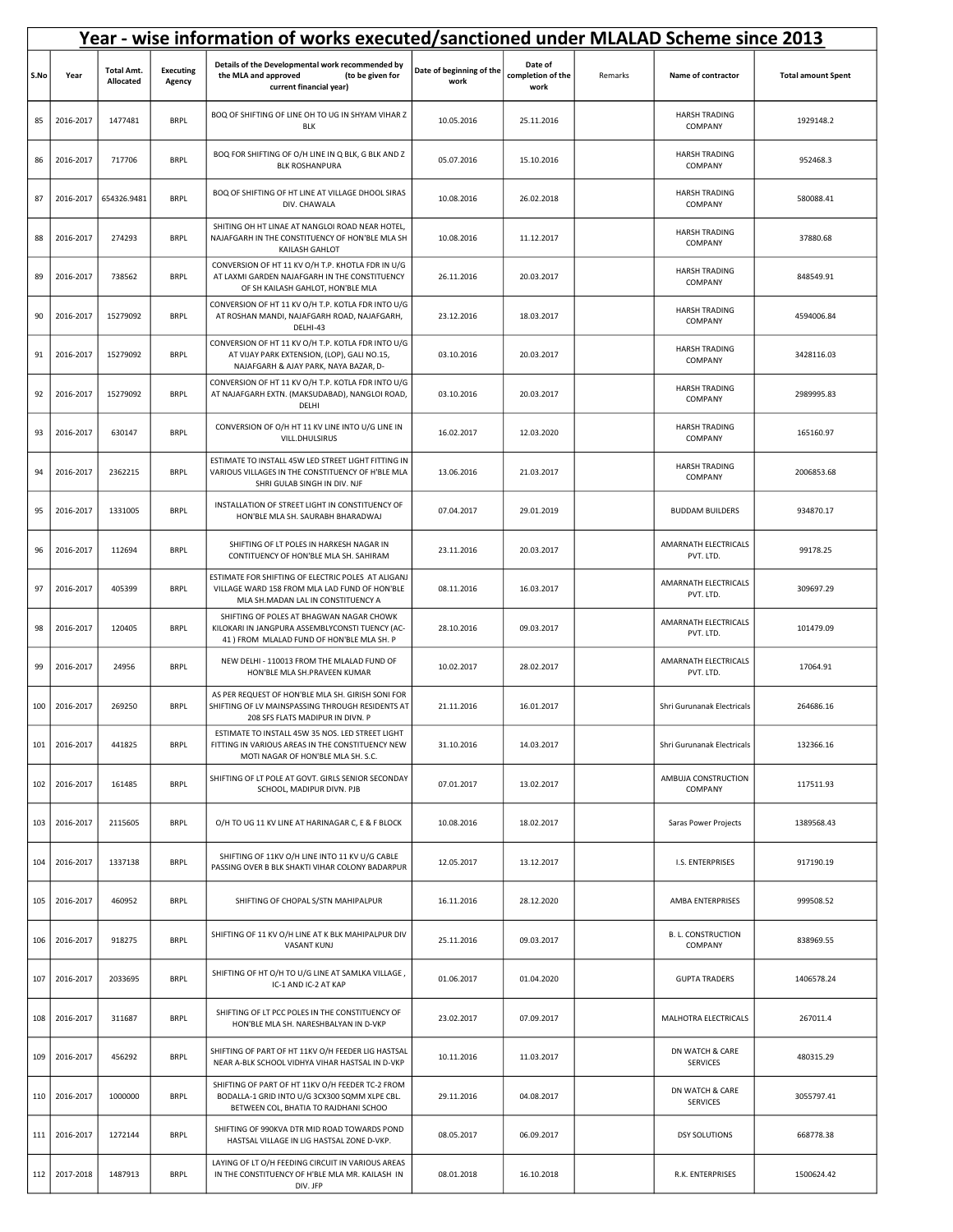|      | Year - wise information of works executed/sanctioned under MLALAD Scheme since 2013 |                                |                            |                                                                                                                                              |                                  |                                      |         |                                         |                           |  |  |
|------|-------------------------------------------------------------------------------------|--------------------------------|----------------------------|----------------------------------------------------------------------------------------------------------------------------------------------|----------------------------------|--------------------------------------|---------|-----------------------------------------|---------------------------|--|--|
| S.No | Year                                                                                | <b>Total Amt.</b><br>Allocated | <b>Executing</b><br>Agency | Details of the Developmental work recommended by<br>the MLA and approved<br>(to be given for<br>current financial year)                      | Date of beginning of the<br>work | Date of<br>completion of the<br>work | Remarks | Name of contractor                      | <b>Total amount Spent</b> |  |  |
| 113  | 2017-2018                                                                           | 1864652.515                    | <b>BRPL</b>                | CONVERSION OF HT O/H LINE PASSING OVER<br>RESIDENTIAL PREMISES OF VILLAGESARANGPUR                                                           | 28.11.2018                       | 12.03.2019                           |         | <b>HARSH TRADING</b><br>COMPANY         | 2614470.47                |  |  |
| 114  | 2017-2018                                                                           | 1187484                        | <b>BRPL</b>                | SHIFTING OF HT O/H LINE PASSING OVER RESIDENTIAL<br>PREMISES OF VILLAGE KHERA DABAR                                                          | 02.11.2018                       | 16.09.2019                           |         | SINDHU CONSTRUCTION<br>COMPANY          | 270863.28                 |  |  |
| 115  | 2017-2018                                                                           | 416275                         | <b>BRPL</b>                | CONVERSION OF OVERHEAD LINES INTO UG CABLE FROM<br>ATUL CHOWK TO B&G BLOCK S/S UNDER MLA FUND IN<br><b>DIV VKP</b>                           | 10.07.2018                       | 25.02.2019                           |         | SHIV SHAKTI SANCHAR<br>PVT. LTD.        | 302001.44                 |  |  |
| 116  | 2017-2018                                                                           | 1662000                        | <b>BRPL</b>                | SHIF.OF BSES 02NOS S/STN & LT LINES FROM C-2 AYA<br>NGR S/STN TO SHIV MANDIR AYA NAGAR AT AYA NAGAR<br>BANDH ROAD FRM MLA SH.KARTAR SIGH F   | 11.10.2017                       | 24.12.2020                           |         | <b>B. L. CONSTRUCTION</b><br>COMPANY    | 652394.07                 |  |  |
| 117  | 2017-2018                                                                           | 46000                          | <b>BRPL</b>                | CONVERSION OF HT O/H LINE TO U/G CABLE AT MANDI<br>ROAD IN FRONT OF DLF GATE NO-3, SULTANPUR MARKET<br>UNDER MLA FUND                        | 09.02.2018                       | 25.12.2018                           |         | <b>BHAGWATI CONSULTANTS</b>             | 290510.02                 |  |  |
| 118  | 2017-2018                                                                           | 1487913                        | <b>BRPL</b>                | ESTIMATE FOR LAYING OF LT O/H FEEDING CIRCUIT IN<br>VARIOUS AREAS IN THE CONSTITUENCY OF H'BLE MLA<br>MR. KAILASH IN DIV. NAJAFGARH          | 22.01.2018                       | 14.03.2019                           |         | R.K. ENTERPRISES                        | 940095.43                 |  |  |
| 119  | 2017-2018                                                                           | 3587910                        | <b>BRPL</b>                | CONVERSION OF OH HT 11 KV LINE INTO UG LINE IN<br>DHARAMPURA EXTN. R BLK KAKROLA ROAD                                                        | 14.09.2017                       | 24.01.2018                           |         | <b>HARSH TRADING</b><br>COMPANY         | 3315625.34                |  |  |
| 120  | 2017-2018                                                                           | 530740                         | <b>BRPL</b>                | BOQ FOR SHIFTING OF 990 KVA TRF (DELHI SPINNER) AT<br>ROSHAN GARDEN IN THECONSTITUENCY OF HON'BLE<br>MLA SHRI KAILASH GAHLOT                 | 30.11.2017                       | 24.01.2018                           |         | DHARIWAL ENTERPRISES                    | 523441.83                 |  |  |
| 121  | 2017-2018                                                                           | 62844                          | <b>BRPL</b>                | BOQ OF SHIFTING OF HT/LT POLE SHIFTING IN KASHMIRI<br>COLONY IN CONSTITUENCY OF HON'BLE MLA SHRI<br>KAILASH GAHLOT                           | 15.12.2017                       | 06.02.2019                           |         | AMBUJA CONSTRUCTION<br>COMPANY          | 34660.18                  |  |  |
| 122  | 2017-2018                                                                           | 12635895                       | <b>BRPL</b>                | CONVERSION OF HT O/H LINE INTO UG LINE NEAR<br>HANUMAN CHOWK QUTUB VIHAR PH 2 IN THE<br>CONSTITUENCY OF HON'BLE MLA SHRI GULAB SINGH         | 18.12.2018                       | 19.08.2019                           |         | <b>HARSH TRADING</b><br>COMPANY         | 5346509.91                |  |  |
| 123  | 2017-2018                                                                           | 2040978                        | <b>BRPL</b>                | SHIFTING OF HT LINE IN G BLK SHYAM VIHAR PH-1 IN THE<br>CONSTITUENCY OF HON'BLE MLA SHRI GULAB SINGH                                         | 21.12.2018                       | 28.08.2019                           |         | A.P. ASSOCIATES                         | 706159.7                  |  |  |
| 124  | 2017-2018                                                                           | 2382407                        | <b>BRPL</b>                | NJF IN THE CONSTIUENCYOF SH GULAB SINGH                                                                                                      | 03.01.2019                       | 24.09.2019                           |         | <b>CITY ASSOCIATES</b>                  | 1011494.4                 |  |  |
| 125  | 2017-2018                                                                           | 1191473                        | <b>BRPL</b>                | CONVERSION OF HT 11 KV O/H DEENPUR FDR INTO U/G<br>AT BAWANI NAGAR, GURGAO ROAD, NAJAFGARH, DELHI-<br>43 IN THE CONSTITUENCY OF MLA SH GULA  | 06.03.2019                       | 18.03.2019                           |         | N AND P POWER PVT LTD                   | 703,795.63                |  |  |
| 126  | 2017-2018                                                                           | 8035863                        | <b>BRPL</b>                | CONVERSION OF O/H HT 11 KV LINE INTO U/G LINE IN<br>ROSHAN GARDEN NAJAFGARH                                                                  | 08.10.2018                       | 11.02.2019                           |         | DHARIWAL ENTERPRISES                    | 1332540.22                |  |  |
| 127  | 2017-2018                                                                           | 8035863                        | <b>BRPL</b>                | CONVERSION OF OH HT 11 KV LINE INTO UG LINE IN<br>DHARAMPURA J BLOCK                                                                         | 01.10.2018                       | 12.02.2019                           |         | <b>HARSH TRADING</b><br>COMPANY         | 3448592.26                |  |  |
| 128  | 2017-2018                                                                           | 13050                          | <b>BRPL</b>                | ESTIMATE FOR SHIFTING OF LT POLE IN FRONT OF D-247,<br>MADIPUR JJ COLONY IN DIVN. PJB                                                        | 03.11.2017                       | 27.02.2018                           |         | MALHOTRA ELECTRICALS                    | 12803.89                  |  |  |
| 129  | 2017-2018                                                                           | 36580                          | <b>BRPL</b>                | STIMATE FOR SHIFTING OF LT POLE IN FRONT OF VISHNU<br>MANDIR, MADIPUR VILLAGE IN DIVN. PJB                                                   | 03.11.2017                       | 27.02.2018                           |         | MALHOTRA ELECTRICALS                    | 33114.79                  |  |  |
| 130  | 2017-2018                                                                           | 803907                         | <b>BRPL</b>                | SHIFTING OF 11 KV O/H LINE INTO HT U/G CABLE<br>PASSING OVER RESIDENTIAL AREA OF JAITPUR-1 GYAN<br>MANDIR ROAD ON REQUEST OF MLA BADARPUR    | 12.05.2017                       | 13.12.2017                           |         | I.S. ENTERPRISES                        | 315142.35                 |  |  |
| 131  | 2017-2018                                                                           | 254163                         | <b>BRPL</b>                | RG ON REQUEST H'BLE MLA SH JARNAIL SINGH IN HIS<br>TILAKNAGAR CONSTITUENC                                                                    | 10.09.2018                       | 16.10.2018                           |         | A.P. ASSOCIATES                         | 185029.32                 |  |  |
| 132  | 2017-2018                                                                           | 1559170                        | <b>BRPL</b>                | 11 KV FEEDER AND SHIFTING OF SUBSTATION GALI NO-9 S                                                                                          | 08.06.2018                       | 03.01.2019                           |         | A.P. ASSOCIATES                         | 1142281.14                |  |  |
| 133  | 2017-2018                                                                           | 2400000                        | <b>BRPL</b>                | CONVERSION OF HT LINE INTO U/G CABLE AT RANA<br>COLONY MEHRAULI IN DIV VKJ                                                                   | 28.01.2019                       | 09.11.2020                           |         | <b>Bryn Construction</b><br>Company     | 1239360.51                |  |  |
| 134  | 2017-2018                                                                           | 1760080                        | <b>BRPL</b>                | SHIFTING OF 11 KV O/H LINE AT K2 BLOCK MAHIPALPUR<br>IN DIV VKJ                                                                              | 12.04.2018                       | 30.12.2018                           |         | ARSH ELECTRICAL<br>COMPANY              | 1046960.58                |  |  |
| 135  | 2017-2018                                                                           | 1410769                        | <b>BRPL</b>                | SHIFTING OF TRF AT SHIV MANDIR KAPASHERA BY<br>REQUESTED BY THE MLA COL DEVENDER SEHRAWAT.                                                   | 20.04.2018                       | 25.12.2018                           |         | <b>GUPTA TRADERS</b>                    | 1285849.93                |  |  |
| 136  | 2017-2018                                                                           | 378587                         | <b>BRPL</b>                | SHIFTING OF 100 KVA TRANSFORMER, 3 WAY RMU & CT<br>PT FROM P- BLOCK P/M S/S TOWARDS BARAT GHAR<br>BACK SIDE IN DIV VKP                       | 17.11.2017                       | 13.09.2018                           |         | MITHILA & MITHILA<br><b>ENTERPRISES</b> | 304973.02                 |  |  |
| 137  | 2017-2018                                                                           | 29815                          | <b>BRPL</b>                | SHIFTING OF HT 11 MTR PCC POLE, FRONT OF METRO<br>PILLAR NO-57 AT ARJUN PARK MAIN NAJAFGHAR<br>ROAD, IN MATIALA ASSEMBLY CONSTITUENCY, D-VKP | 21.03.2018                       | 20.03.2020                           |         | MALHOTRA ELECTRICALS                    | 20396.75                  |  |  |
| 138  | 2018-2019                                                                           | 14082567                       | <b>BRPL</b>                | ESTIMATE FOR SHIFTING OF HT LINE AT GALIBPUR VILL<br>DIV JFP                                                                                 | 04.01.2017                       | 29.06.2017                           |         | R.K. ENTERPRISES                        | 478612.46                 |  |  |
| 139  | 2018-2019                                                                           | 14082567                       | <b>BRPL</b>                | CONVERSION OF HT O/H LINE PASSING OVER<br>RESIDENTIAL AREAS OF JHULJHULI VILLAGE INTO U/G HT<br>CABLE & SHIFTING OF JHULJHULI S/STN          | 07.12.2018                       | 21.06.2019                           |         | <b>BUDDAM BUILDERS</b>                  | 1952066.18                |  |  |
| 140  | 2018-2019                                                                           | 3128000                        | <b>BRPL</b>                | ESTIMATE FOR LAYING OF LT O/H FEEDING CIRCUIT IN<br>VARIOUS AREAS IN THE CONSTITUENCY OF H'BLE MLA<br>MR. KAILASH GAHLOT IN DIV. JFP         | 28.12.2018                       | 25.02.2020                           |         | <b>EVEREST ENGINEERS &amp; CO</b>       | 370610.44                 |  |  |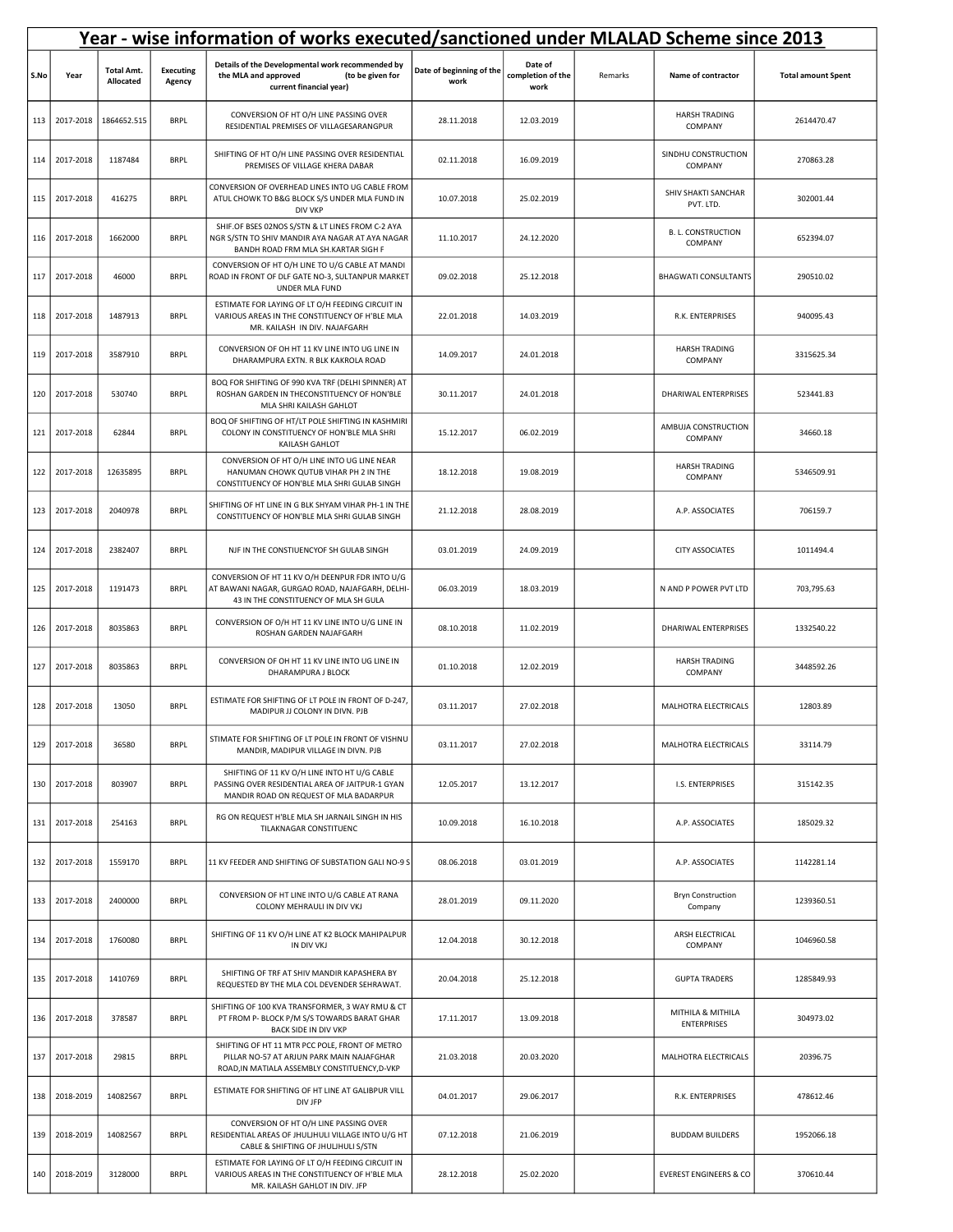|      | Year - wise information of works executed/sanctioned under MLALAD Scheme since 2013 |                                |                            |                                                                                                                                              |                                  |                                      |                                |                                           |                           |  |  |
|------|-------------------------------------------------------------------------------------|--------------------------------|----------------------------|----------------------------------------------------------------------------------------------------------------------------------------------|----------------------------------|--------------------------------------|--------------------------------|-------------------------------------------|---------------------------|--|--|
| S.No | Year                                                                                | <b>Total Amt.</b><br>Allocated | <b>Executing</b><br>Agency | Details of the Developmental work recommended by<br>(to be given for<br>the MLA and approved<br>current financial year)                      | Date of beginning of the<br>work | Date of<br>completion of the<br>work | Remarks                        | Name of contractor                        | <b>Total amount Spent</b> |  |  |
| 141  | 2018-2019                                                                           | 14082567                       | <b>BRPL</b>                | SHIFTING OF HT O/H LINE PASSING OVER RESIDENTIAL<br>PREMISES OF VILL. GHUMANHERA                                                             | 01.11.2018                       | 13.03.2019                           |                                | <b>HARSH TRADING</b><br>COMPANY           | 3240160.19                |  |  |
| 142  | 2018-2019                                                                           | 14082567                       | <b>BRPL</b>                | SHIFTING OF 11 KV O/H LINE PASSING OVER RESIDENTIAL<br>AREAS OF EXTENDED LAL DORA OF RAWTA VILLAGE                                           | 02.11.2018                       | 19.02.2019                           |                                | <b>VIJAY REFRIGERATIONS</b>               | 476628.85                 |  |  |
| 143  | 2018-2019                                                                           | 1006000                        | <b>BRPL</b>                | ESTIMATE FOR SHIFTING OF I/D PANEL LOCATED AT<br>GOPAL NAGAR MATA KASTURIDEVI ROAD, MAIN GOPAL<br>NAGAR, NAJAFGARH, DELHI.                   | Site Dispute                     |                                      |                                | <b>HARSH TRADING</b><br>COMPANY           | 45282.68                  |  |  |
| 144  | 2018-2019                                                                           | 1006000                        | <b>BRPL</b>                | SHIFTING OF LT POLE JFP812 IN GOPAL NAGAR "P" BLOCK<br>& GOPAL NGR. EXTN. (E F G & H BLOCKS) MAIN DHANSA<br>ROAD, NAJAFGARH                  | 30.11.2018                       |                                      | Physical work<br>Completed     | <b>BUDDAM BUILDERS</b>                    |                           |  |  |
| 145  | 2018-2019                                                                           | 478000                         | <b>BRPL</b>                | Shifting of HT Network at Bandh Road Sangam Vihar                                                                                            | 15.03.2019                       | 30.09.2020                           |                                | Pan Electricals Pvt. LTD.                 | 209236.62                 |  |  |
| 146  | 2018-2019                                                                           | 245000                         | <b>BRPL</b>                | SHIFTING OF LT LINE WITH POLE AT H BLOCK<br>GURUDWARA MALVIYA NAGAR                                                                          | 30.06.2019                       | 20.12.2019                           |                                | AMARNATH ELECTRICALS<br>PVT. LTD.         | 266131.3                  |  |  |
| 147  | 2018-2019                                                                           | 49000                          | <b>BRPL</b>                | SHIFTING OF LT POLE AT F-13 GALI NO 2 SAIDULAJAB IFO<br>SH KARTAR SINGH JI                                                                   | 24.02.2019                       | 01.03.2019                           |                                | AMARNATH ELECTRICALS<br>PVT. LTD.         | 52274.38                  |  |  |
| 148  | 2018-2019                                                                           | 4966000                        | <b>BRPL</b>                | CONVERSION OF O/H HT LINE WITH U/G 3X300MM2 XLPE<br>CABLE FROM BHOOP SINGH COLONY MODE TO MAIDAN<br>GARHI VILLAGE S/S UNDER MLA FUND         | Work Held up                     |                                      | Objection from Forest<br>Dept. | ARSH ELECTRICAL<br>COMPANY                | 1550736.85                |  |  |
| 149  | 2018-2019                                                                           | 14082567                       | <b>BRPL</b>                | CONVERSION OF O/H 11 KV HT LINE INTO U/G IN<br>VILL.NANAKHERI                                                                                | 12.12.2018                       | 04.02.2019                           |                                | <b>HARSH TRADING</b><br>COMPANY           | 2410649.36                |  |  |
| 150  | 2018-2019                                                                           | 3985008                        | <b>BRPL</b>                | SHIFTING OF LINE FROM O/H TO U/G IN ROSHAN<br>GARDEN                                                                                         | 20.06.2019                       | 01.01.2021                           |                                | <b>HARSH TRADING</b><br>COMPANY           | 1069576.84                |  |  |
| 151  | 2018-2019                                                                           | 3128000                        | <b>BRPL</b>                | ESTIMATE FOR LAYING OF LT O/H FEEDING CIRCUIT IN<br>VARIOUS AREAS IN THE CONSTITUENCY OF H'BLE MLA<br>MR. KAILASH GAHLOT IN DIV. NJF         | 12.04.2019                       | 16.03.2020                           |                                | <b>HARSH TRADING</b><br>COMPANY           | 301880.27                 |  |  |
| 152  | 2018-2019                                                                           | 1912000                        | <b>BRPL</b>                | ESTIMATE FOR SHIFTING OF LT ELECTRIC POLES NEAR<br>MARQUAZ SWEET CORNER NIZAMUDDIN BASTI FROM<br>THE MLA MLALAD FUND OF HON'BLE MLA SH.PRA   | Work to be executed              |                                      |                                | AISHWARYA ENGINEERS<br><b>ASSOCIATES</b>  |                           |  |  |
| 153  | 2018-2019                                                                           | 1149000                        | <b>BRPL</b>                | CONVERSION OF HT LINE O/H TO U/G AT EXTENDED<br>ABADI KAPASHERA GALI NO 5KAPASHERA REQUESTED BY<br>THE MLA COL DEVENDER SEHRAWAT.            | Work to be executed              |                                      |                                | <b>INGENIOUS ENERGY</b><br>INFRASTRUCTURE |                           |  |  |
| 155  | 2017-2018                                                                           | 2280458                        | <b>BRPL</b>                | Coversion of 11kv overhead line to underground at D-3<br>Mahavir Enclave                                                                     | 12.01.2018                       | 19.03.2020                           |                                | DHARIWAL ENTERPRISES                      | 1094085.47                |  |  |
| 156  | 2017-2018                                                                           | 624173                         | <b>BRPL</b>                | Coversion of 11kv overhead line to underground at<br>Nalapar Basti Sagar pur                                                                 | 07.02.2019                       | 25.05.2019                           |                                | TARUN ELECTRICALS                         | 295131.39                 |  |  |
| 157  | 2017-2018                                                                           | 292508.38                      | <b>BRPL</b>                | SHIFTING OF LT LINE AT CHIRAG DELHI GATE IFO MLA<br>SAURABH BHARDWAJ                                                                         | 23.03.2018                       | 24.06.2019                           |                                | AMARNATH ELECTRICALS<br>PVT LTD           | 145555.63                 |  |  |
| 158  | 2017-2018                                                                           | 4130930                        | <b>BRPL</b>                | SHIFTING OF 11 KV O/H LINE AT MASJID CAMP<br>MAHIPALPUR IN DIV VKJ                                                                           | 29.06.2018                       | 20.03.2020                           |                                | SPARK UTILITY SERVICES<br>PVT. LTD.       | 668014.34                 |  |  |
| 159  | 2018-2019                                                                           | 33000                          | <b>BRPL</b>                | pole shifting at WZ-119, Plot No: 147, Vishnu Garden,<br>New Delhi-110018 as per request of Honorable MLA Sh<br>Manjinder Singh Sirsa.       |                                  | Physically<br>completed              |                                |                                           |                           |  |  |
| 160  | 2018-2019                                                                           | 2086070                        | <b>BRPL</b>                | ESTIMATE FOR LAYING OF LT O/H FEEDING CIRCUIT IN<br>VARIOUS AREAS IN THE C<br>ONSTITUENCY OF H'BLE MLA MR. KAILASH GAHLOT IN                 | 10.02.2019                       | 16.03.2020                           |                                | <b>HARSH TRADING</b><br>COMPANY           | 301880.27                 |  |  |
| 161  | 2018-2019                                                                           | 3259521                        | <b>BRPL</b>                | Shifting of ht line passing over houses of dichaon enclave<br>najafgarh road uc regn no 98                                                   | 23.06.2019                       | 10.02.2020                           |                                | <b>HARSH TRADING</b><br>COMPANY           | 487588.97                 |  |  |
| 162  | 2018-2019                                                                           | 3625000                        | <b>BRPL</b>                | Installation of 250 nos. LED streetlights in various areas in<br>the constituency of H'ble MLA Mr. Kailash Gahlot in Div.<br>JFP             | 09.04.2019                       | 24.02.2020                           |                                | AMBUJA CONSTRUCTION<br>COMPANY            | 724517.35                 |  |  |
| 163  | 2018-2019                                                                           | 3625000                        | <b>BRPL</b>                | nstallation of 250 nos. LED streetlights in various areas in<br>the constituency of H'ble MLA Mr. Kailash Gahlot in Div.<br>JFP              | 01.05.2019                       | 12.03.2020                           |                                | AMBUJA CONSTRUCTION<br>COMPANY            | 859487.87                 |  |  |
| 164  | 2018-2019                                                                           | 6728969                        | <b>BRPL</b>                | Conversion of HT O/H line passing over the residential<br>area of Mitraon extension,<br>Main Dhansa Road, Najafgarh, New Delhi-43            | 19.02.2020                       | 23.07.2020                           |                                | N AND P POWER PVT LTD                     | 1162932.57                |  |  |
| 165  | 2018-2019                                                                           | 8346014                        | <b>BRPL</b>                | Conversion of HT O/H line passing over the residential<br>area of Kashmere Enclave,<br>Kishan Chand Enclave, Bosco Colony, Arya Nagar, Gopal | 23.09.2019                       | 17.03.2020                           |                                | <b>HARSH TRADING</b><br>COMPANY           | 349230.5                  |  |  |
| 166  | 2018-2019                                                                           | 1705819.51                     | <b>BRPL</b>                | SHIFTING OF 11 KV O/H LINE INTO HT 11 KV U/G CABLE<br>PASSING RESIDENTIAL<br>AREA OF A BLOCK HARI NAGAR-2 ON REQUEST OF                      | 21.02.2019                       | 18.02.2020                           |                                | SPARK UTILITY SERVICES<br>PVT. LTD.       | 618708.33                 |  |  |
| 167  | 2018-2019                                                                           | 706000                         | <b>BRPL</b>                | Shifting of 11 KV O/H line passing over Smirti Park of                                                                                       | 21.06.2019                       | 06.05.2020                           |                                | A.R.ELECTRICALS                           | 38415.7                   |  |  |
| 168  | 2018-2019                                                                           | 1132000                        | <b>BRPL</b>                | shifting of 630 KVA Sarangpur S/Stn no. 1 (FL: JFR033)                                                                                       | 20.06.2019                       | 06.03.2020                           |                                | <b>HARSH TRADING</b><br>COMPANY           | 978378.45                 |  |  |
| 169  | 2018-2019                                                                           | 2952000                        | <b>BRPL</b>                | Conversion of HT O/H line passing over the residential<br>area of West Gopal Nagar Phase II, Z Block Surakhpur<br>road, Najafgarh            | 20.05.2019                       | 23.12.2019                           |                                | R.K. ENTERPRISES                          | 23592.12                  |  |  |